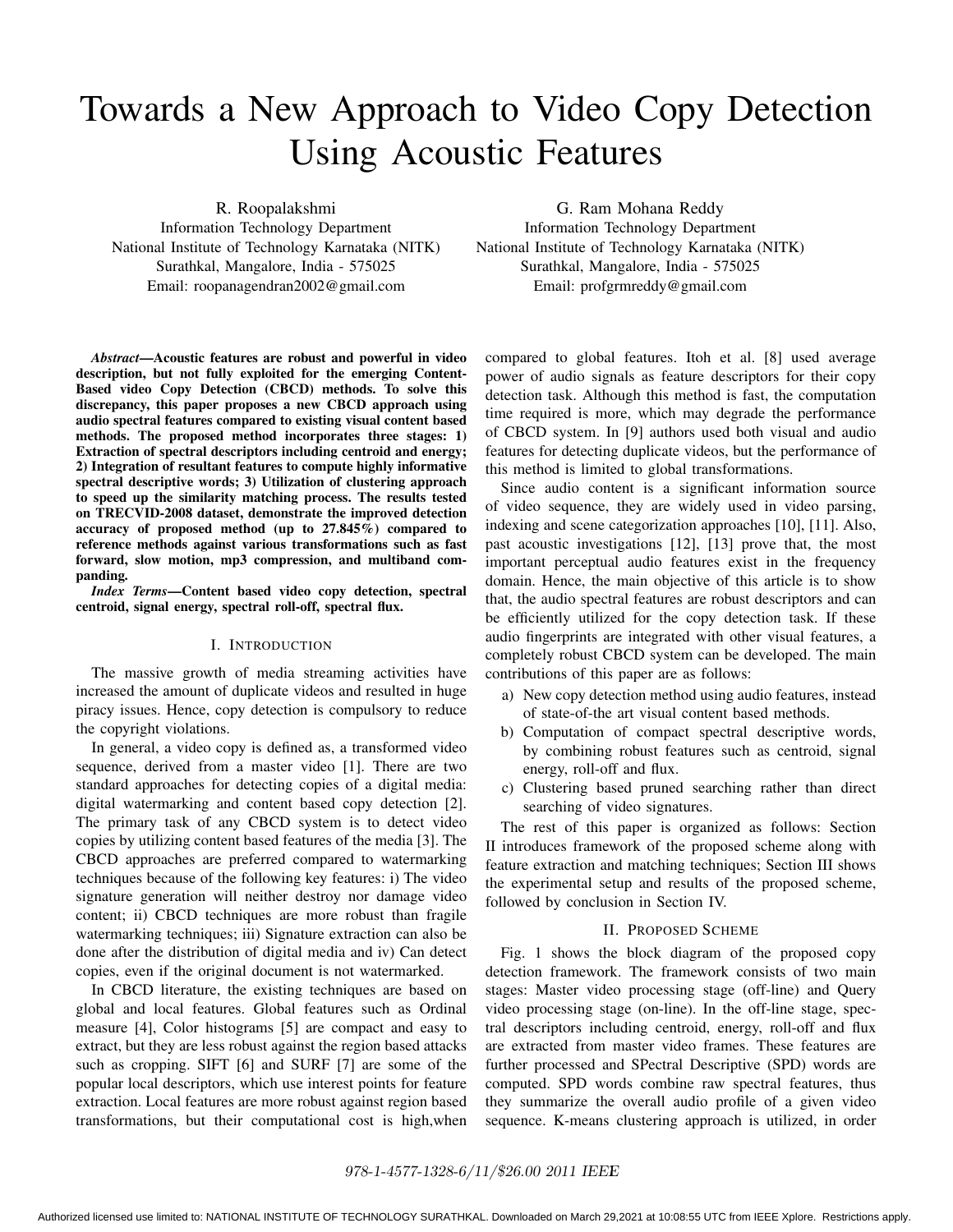

Fig. 1. Framework of the the proposed CBCD system

to get low-dimensional representation of SPD words and the cluster centroids are stored as video fingerprints of master video files.

In the on-line stage, SPD words are calculated, after extracting spectral descriptors from query video frames. The resulting SPD words are clustered and cluster centroids are stored as video fingerprints. Finally clustering based similarity matching is performed for detecting video copies.Table I lists the audio and visual transformations used in the proposed CBCD task.

TABLE I LIST OF TRANSFORMATIONS USED IN THE CBCD TASK

| Type            | <b>Transformations</b>                            |  |  |  |
|-----------------|---------------------------------------------------|--|--|--|
| T1              | Blurring                                          |  |  |  |
| T <sub>2</sub>  | Color change                                      |  |  |  |
| T3              | Slow motion                                       |  |  |  |
| T4              | <b>Fast forward</b>                               |  |  |  |
| T <sub>5</sub>  | Pattern insertion                                 |  |  |  |
| Т6              | Moving caption insertion                          |  |  |  |
| T7              | Cropping                                          |  |  |  |
| T8              | Picture-inside-picture                            |  |  |  |
| T9              | Mp3 compression                                   |  |  |  |
| T <sub>10</sub> | singleband companding                             |  |  |  |
| T11             | Multiband companding                              |  |  |  |
| T <sub>12</sub> | Combination of 3 transformations                  |  |  |  |
|                 | (Cropping, pattern insertion and mp3 compression) |  |  |  |

# *A. Spectral Descriptors Extraction*

In order to reduce the size of data to be processed, first audio signal is down sampled to 22050 Hz. The magnitude spectrum of audio signal behaves almost stationary for 10-30 ms of window length. Hence the down sampled audio signal is segmented into 11.60 ms windows using Hamming window function with an overlapping factor of 86% [14]. Then the spectral descriptors such as centroid, energy, roll-off and flux are extracted from the short term power spectrum of audio signals.



Fig. 2. Similarity of spectral centroid plots of original and copied videos

*1) Spectral Centroid (*SC*):* This centroid is a timbral feature, which describes the brightness of a sound signal [15]. In general, sound with brighter quality contains more amount of high frequency components, compared to sound with dark quality. In the literature of sound synthesis techniques, spectral centroid feature is proved to be an important descriptor [13], [15], that specifies the center of gravity of the signal spectrum. The centroid is computed as [15],

$$
SC = \frac{\sum_{k=1}^{N-1} k * x^d[k]}{\sum_{k=1}^{N-1} x^d[k]}
$$
(1)

Where  $x^d[k]$  represents the magnitude of k-th frequency bin and N is the frame length.

The statistical properties of spectral centroid such as mean, standard deviation and log amplitude are used in various speech analysis and recognition algorithms [15], [16]. We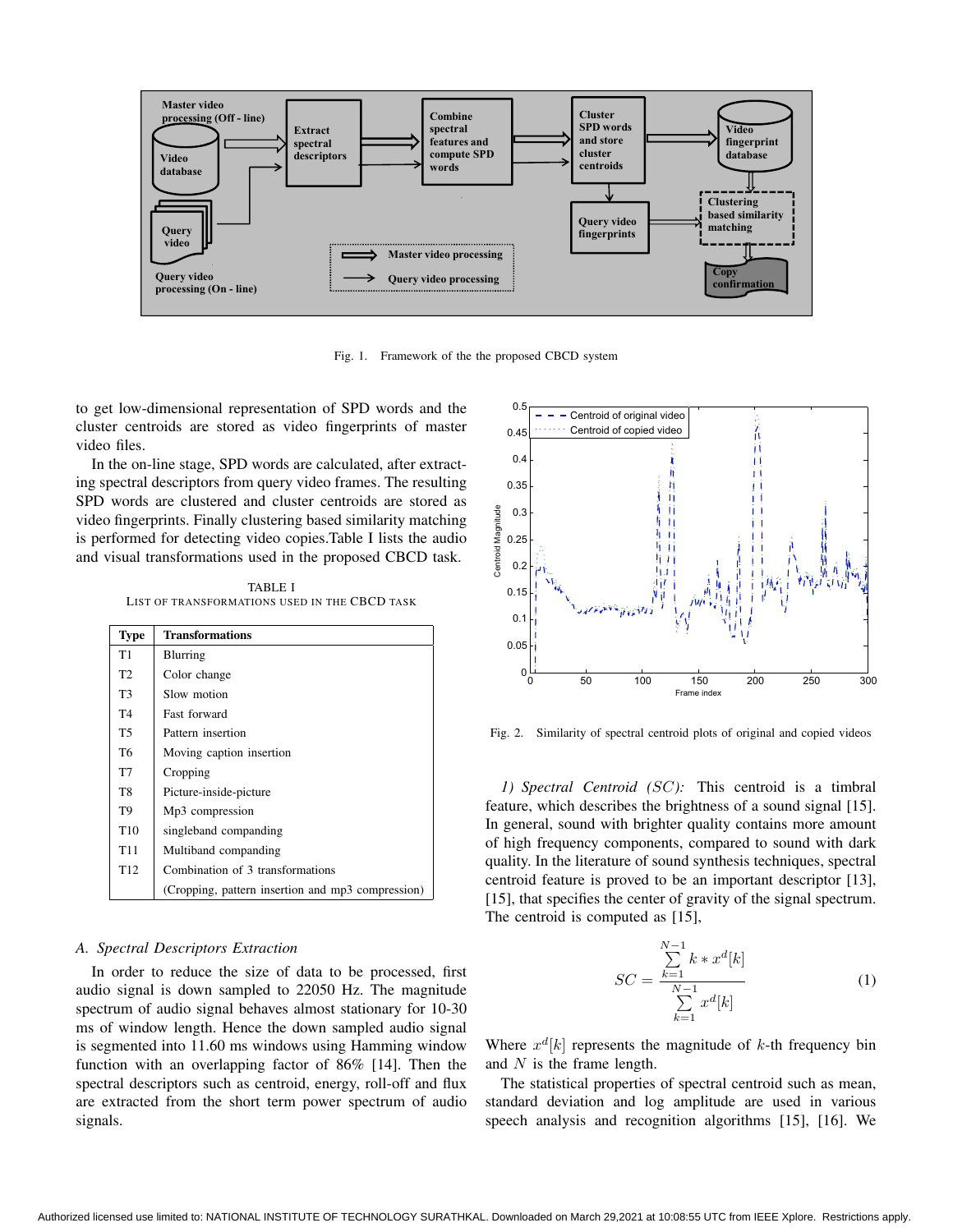used average frequency distribution values as centroids for the proposed CBCD task. Fig. 2 shows an example spectral centroid plot of original and copied video files. Here the copied video is created by applying T12 type of transformation. The centroid plots indicate a very high similarity (up to 98.7%) between original and copied video files, thus prove the robust nature of this spectral descriptor used in the proposed CBCD task.

*2) Spectral Energy:* This descriptor measures average short term power of the input signal [16]. In this proposed work, the sum of squared magnitude of samples is utilized to calculate the spectral energy of signal. Fig. 3 shows an example spectral energy plot of original and copied video files, that indicates a very high similarity (up to 95.8%) between the two video features. Here the copied video is created by applying T12 type of transformation.

*3) Spectral Roll-off (*SR*):* This feature is commonly referred as skew present in the shape of power spectrum. This roll-off point defines the frequency boundary, where 85% of the total energy of power spectrum resides. This descriptor is widely used to differentiate constant and highly transient sounds [17]. The spectral roll-off can be calculated as [15],

$$
SR = \sum_{k=0}^{R} x^d[k] = 0.85 \sum_{k=0}^{N-1} x^d[k]
$$
 (2)

where N is frame length and  $x^d[k]$  indicate magnitude components of  $k$ -th frequency bin and  $R$  is the frequency roll-off point with 85% of energy.

*4) Spectral Flux (*SF*):* Generally, speech signals change at a faster rate, compared to music signals [15]. Spectral flux defines the amount of energy difference between consecutive analysis frames [17], which is extracted as follows,



 $SF = | x_f^d[*] - x_{f-1}^d[*]$  (3)

Fig. 3. Similarity of signal energy plots of original and copied videos

where  $x^d[*]$  represents magnitude of frequency components and  $f, f - 1$  indicate current and previous frames respectively. This flux is mainly used to compare speech and musical signals.

The dimension of extracted spectral features is high (in terms of 10240/sec) and hence direct processing of raw features is computationally expensive. The resultant feature descriptors are combined into highly informative SPD words. K-means clustering is used to get the compact representation of SPD words. In experiments, it is observed that the number of clusters for video files range from 47-413 based upon individual video contents.

#### *B. Fingerprint Matching*

In the proposed copy detection system, L1-norm Manhattan distance is used to compute the similarity between two video clips. If  $M_k$  is k-th master video and  $Q$  is query video clip, then  $f_m$  and  $f_q$  are their corresponding video fingerprints. The similarity score  $(Sim)$  between  $M_k$  and  $Q$  is computed as,

$$
Sim(M_k, Q) = \sum_{i=1}^{m} \sum_{j=1}^{n} abs(f_m(i) - f_q(j))
$$
 (4)

where m and n indicate the size of master and query video signatures. The Sim scores are compared against predefined confidence measure and copy detection results are reported. We experimented various confidence measures ranging from 0.55-0.73 and the results lead us to conclude 0.70 confidence measure provides better accuracy for the proposed copy detection task.

#### III. EXPERIMENTAL RESULTS

#### *A. Reference Database & Query Construction*

We used TRECVID-2008 Sound & Vision data set [18] for evaluating the proposed method. The video database includes 75 hours of video covering a wide variety of content. In our experiments, seven video clips are selected from reference data set. Two video clips from Open Video Project [19] are used as non-reference video streams. The transformations listed in Table I are applied to the nine query video clips, and duration of these clips vary from 20 to 25 seconds. The resulting 108  $(12\times9)$  video sequences are used as query video clips for the proposed copy detection task.

#### *B. Evaluation Metric*

To measure the detection accuracy of the proposed scheme, we used standard performance metrics given by,

$$
Precision = TP/(TP + FP)
$$
 (5)

$$
Recall = TP/(TP + FN)
$$
 (6)

$$
F-Measure(FM) = \frac{2 \times Precision \times Recall}{Precision + Recall}
$$
 (7)

TP (True Positives) are positive examples, FP (False Positives) are negative examples and FN (False Negatives) are incorrectly labeled positive examples. F-Measure indicates the robustness and discrimination ability of a system.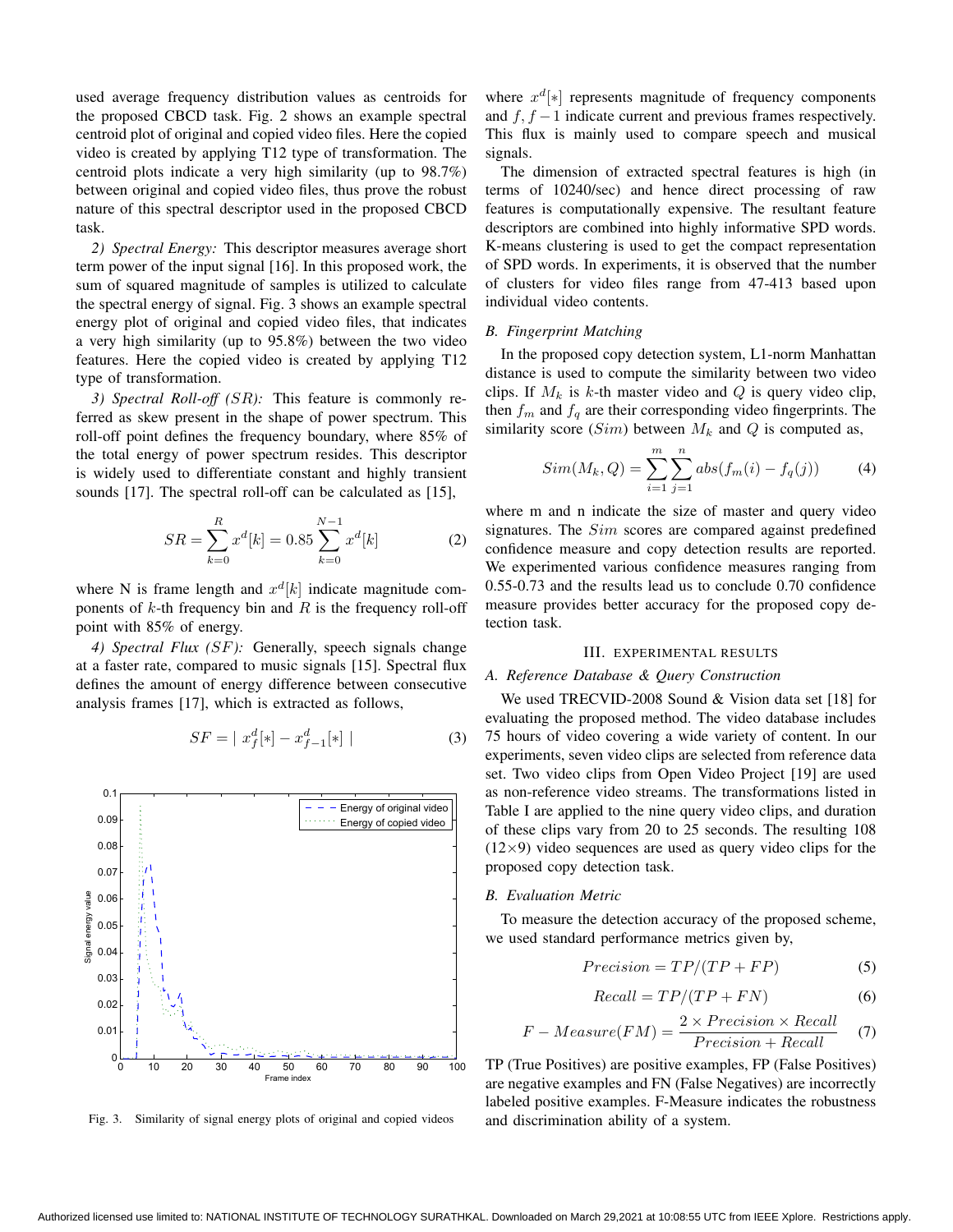| <b>Transformations</b> |              | Ordinal              | Itoh's              | <b>Proposed</b> |
|------------------------|--------------|----------------------|---------------------|-----------------|
| <b>Type</b>            | Metric       | Measure $[4]$ $(\%)$ | Method $[8]$ $(\%)$ | Method $(\%)$   |
| T1                     | P            | 76.24                | 79.09               | 100.00          |
|                        | R            | 70.58                | 69.08               | 79.48           |
|                        | $F-M$        | 73.30                | 73.74               | 88.56           |
| T <sub>2</sub>         | P            | 65.35                | 81.57               | 97.89           |
|                        | R            | 79.14                | 78.34               | 96.37           |
|                        | $F-M$        | 71.58                | 79.92               | 97.12           |
| T <sub>3</sub>         | P            | 61.22                | 71.58               | 99.39           |
|                        | R            | 58.45                | 61.97               | 99.40           |
|                        | $F-M$        | 59.80                | 66.42               | 99.39           |
| T <sub>4</sub>         | P            | 74.29                | 79.59               | 99.69           |
|                        | R            | 70.11                | 70.16               | 100.00          |
|                        | $F-M$        | 72.13                | 74.57               | 99.84           |
| T <sub>5</sub>         | P            | 68.36                | 81.62               | 99.09           |
|                        | $\mathbb{R}$ | 69.16                | 79.31               | 98.86           |
|                        | $F-M$        | 64.07                | 80.44               | 98.13           |
| T <sub>6</sub>         | P            | 59.69                | 80.66               | 97.42           |
|                        | R            | 69.16                | 74.31               | 98.86           |
|                        | $F-M$        | 64.07                | 77.35               | 98.13           |

TABLE II DETECTION RESULTS FOR T1-T6 TRANSFORMATIONS

#### *C. Copy Detection Results*

We have compared the proposed detection method with Ordinal measure [4] and Itoh's [8] methods.The ordinal measure is extracted as follows: partitioning the image into N blocks; sorting the blocks according to their average intensity values and the ranking order of blocks are considered as ordinal signatures.

Itoh's method [8] uses significant points in acoustic data for detecting illegal videos, which is implemented as follows: first acoustical power envelopes of input signal are computed; from the power envelopes, the significant points denoting local minimum/maximum values are extracted and used for the copy detection task.

Table II lists the detection results of proposed and reference methods for T1-T6 transformations. The results from Table II demonstrate that, the proposed method improves detection performance by 29.78%, when compared with the reference methods.

For T3 (slow motion) transformation, Ordinal measure gives poor recall rate (58.45%), when compared to that of Itoh's method (61.97%). The reason for this poor performance is its global descriptive nature. Although Itoh's method performs better than ordinal measure for T1-T6 transformations, still the proposed method outperforms Itoh's method for all six transformations. The robust nature of spectral features considered is the reason for the better results of the proposed method. The proposed method achieves better recall rate (100%), when

compared to that of ordinal measure (70.11%) and Itoh's method (70.16%) for T4 (fast forward) transformation.

Table III lists the detection rates of the proposed and reference methods for T7-T12 transformations. The results from Table III demonstrate that, the proposed method improves the detection accuracy by 25.91%, when compared with the reference methods.

TABLE III DETECTION RESULTS FOR T7-T12 TRANSFORMATIONS

| <b>Transformations</b> |              | Ordinal         | Itoh's              | <b>Proposed</b> |
|------------------------|--------------|-----------------|---------------------|-----------------|
| <b>Type</b>            | Metric       | Measure [4] (%) | Method $[8]$ $(\%)$ | Method $(\%)$   |
| T7                     | P            | 74.24           | 85.61               | 99.00           |
|                        | R            | 68.86           | 80.25               | 92.66           |
|                        | $F-M$        | 71.44           | 82.84               | 95.72           |
| T <sub>8</sub>         | P            | 72.69           | 88.19               | 94.44           |
|                        | R            | 71.10           | 80.27               | 90.26           |
|                        | $F-M$        | 71.88           | 84.04               | 92.30           |
| T9                     | P            | 73.65           | 60.24               | 97.22           |
|                        | R            | 72.58           | 62.33               | 97.29           |
|                        | $F-M$        | 73.11           | 61.27               | 97.25           |
| T <sub>10</sub>        | P            | 80.06           | 74.31               | 93.44           |
|                        | R            | 73.64           | 72.59               | 90.28           |
|                        | $F-M$        | 76.71           | 73.44               | 91.83           |
| T <sub>11</sub>        | P            | 66.28           | 69.34               | 90.36           |
|                        | $\mathbb{R}$ | 61.15           | 60.22               | 92.22           |
|                        | $F-M$        | 63.61           | 64.46               | 91.28           |
| T <sub>12</sub>        | P            | 58.33           | 68.39               | 95.96           |
|                        | $\mathbb{R}$ | 51.29           | 65.11               | 93.21           |
|                        | $F-M$        | 54.58           | 66.71               | 94.57           |

For T12 (3 combined transformations), Ordinal measure results in very poor precision, recall rates (58.33% and 51.29%), compared to that of Itoh's (68.39% and 65.11%) and proposed methods (95.96% and 93.21%). Ordinal signature is less robust against region based transformations, hence it yields poor results for T12. The detection scores of proposed method is slightly less for T10-T12 transformations, because spectral features are much affected by these three transformations. Still, by integrating four robust spectral features for copy detection task, the proposed method yields improved performance compared to reference methods against combined transformations.

# IV. CONCLUSION

This article highlights a novel copy detection method by utilizing audio spectral features. The spectral features are combined and clustered in order to provide compact feature description. The results prove that, the proposed copy detection method improves the detection accuracy by 27.85% when compared to the reference methods. The detection results also demonstrate the effectiveness of the proposed method against various video and audio transformations. The proposed method